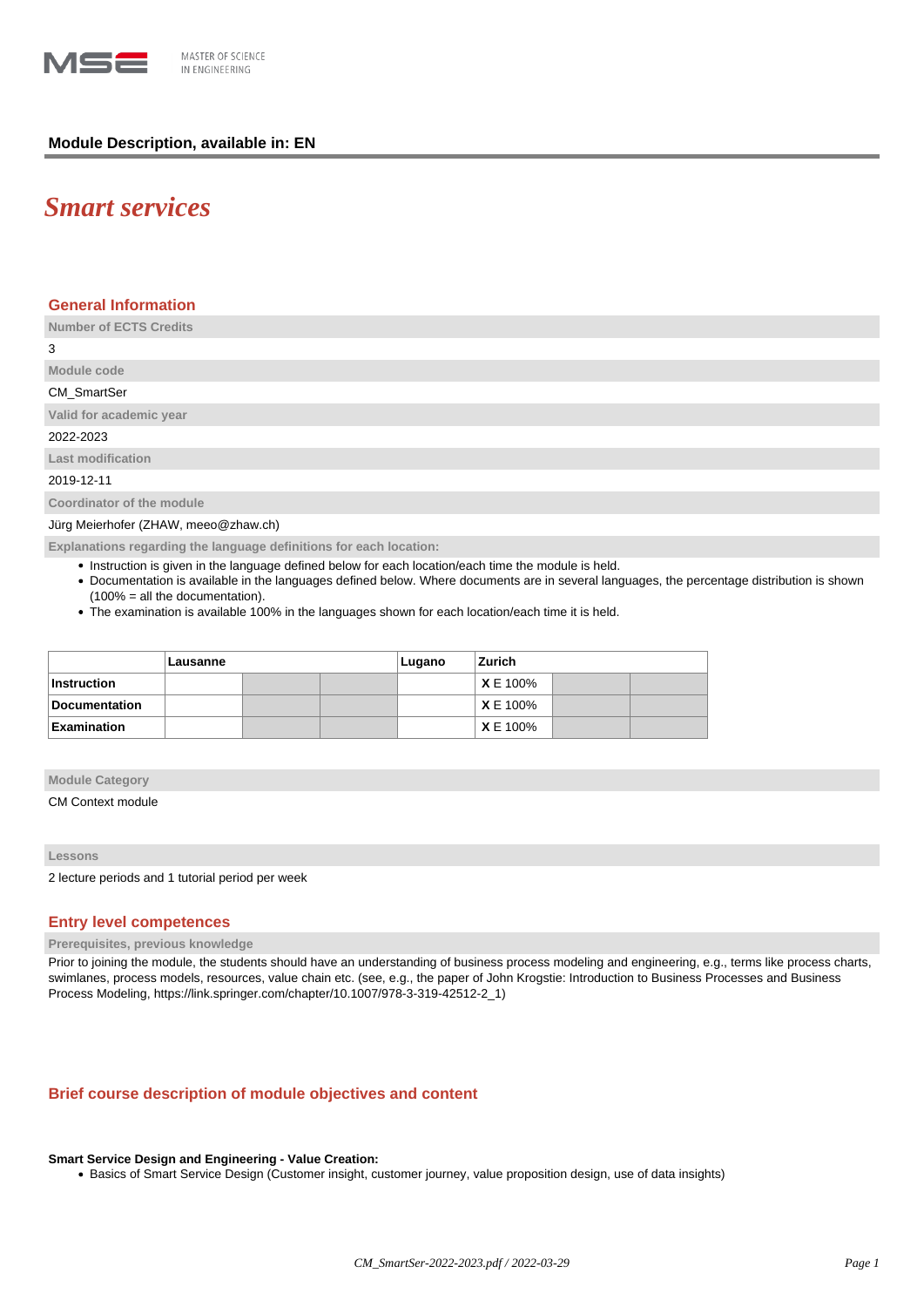- Selected topics of Service Science and Service Dominant Logic
- Service blueprinting as a relevant step in the service engineering process
- Characteristics of Data Services and Data Products
- Use of data in the smart service design process and in the services themselves Smart Data
- data sources
- Iterative improvement up to product maturity
- Discussion of applications in the industrial and the sector
- Discussion of real-life cases

#### **Smart Business Model Design - Value Capturing:**

- Fundamentals for Engineering Value Flows in Service Ecosystems and Service Business Models
- From Service Blueprint to Business Model
- Quantification of service business models
- Basics Business Model Design and Business Model Canvas
- Service Ecosystem Design
- Quantification of the business model
- Discussion of real-life cases

#### **Data Protection, Data Security, Data Ethics:**

- Fundamentals of data protection and data security
- Relevant aspects for Data Product Design
- Legal aspects vs. ethics
- Discussion of real-life cases

#### **Aims, content, methods**

**Learning objectives and acquired competencies**

- Understand and apply the essential principles of Smart Service Design and Engineering i.e. the development of intelligent services on the basis of data (comprehensive methods for the development of novel data-driven services, for their operation as well as their improvement in operations).
- Able to integrate the data specific aspects into their service design.
- Apply the methods of data-driven service engineering in practical case studies primarily in industrial envi-ronments (B2B), but also in consumer areas (B2C)
- Know and understand the relevant basics of Service Business Model Design including the types of industrial Service Models.
- Evaluate these business models quantitatively. To weigh up variants and draw conclusions about the engineering process with the aim of achieving an opera-tionally and economically balanced model.
- Understand the design of service ecosystems.
- Able to understand the essential principles of data protection, data security, and data ethics.

**Contents of module with emphasis on teaching content** Smart Service Design and Engineering - Value Creation: 40% Smart Business Model Design - Value Capturing: 40% Data Protection, Data Security, Data Ethics: 20%

**Teaching and learning methods**

- Lectures
- Group work, presentation and discussion of case studies
- Self study of papers and analysis of business case studies

#### **Literature**

- A. Wierse, T. Riedel: Smart Data Analytics, Walter de Gruyter, 2017.
- A. Polaine, L. Løvlie, B. Reason, Service Design: From Insight to Implementation, Rosenfeld, 2013.
- A. Osterwalder, Y. Pigneur et al., Value Proposition Design: How to Create Products and Services Customers Want, Wiley, 2014.
- E. Siegel, Predictive Analytics: The Power to Predict Who Will Click, Buy, Lie, or Die, Wiley, 2016.
- F. Provost, T. Fawcett, Data Science for Business: What you need to know about data mining and data-analytic thinking, O'Reilly, 2013.
- A. Osterwalder, Y. Pigneur, Business Model Generation, Wiley, 2010.
- C. Kowalkowski, W. Ulaga: Service strategy in action: a practical guide for growing your B2B service and solution business, Service Strategy Press, 2017.
- O. Gassmann, K. Frankenberger, M. Csik: Business Model Navigator: 55 Models That Will Revolutionise Your Business, Harlow Pearson, 2014.
- D. S. Evans, R. Schmalensee, Matchmakers, Matchmakers: The New Economics of Multisided Platforms, Harvard Business Review Press,